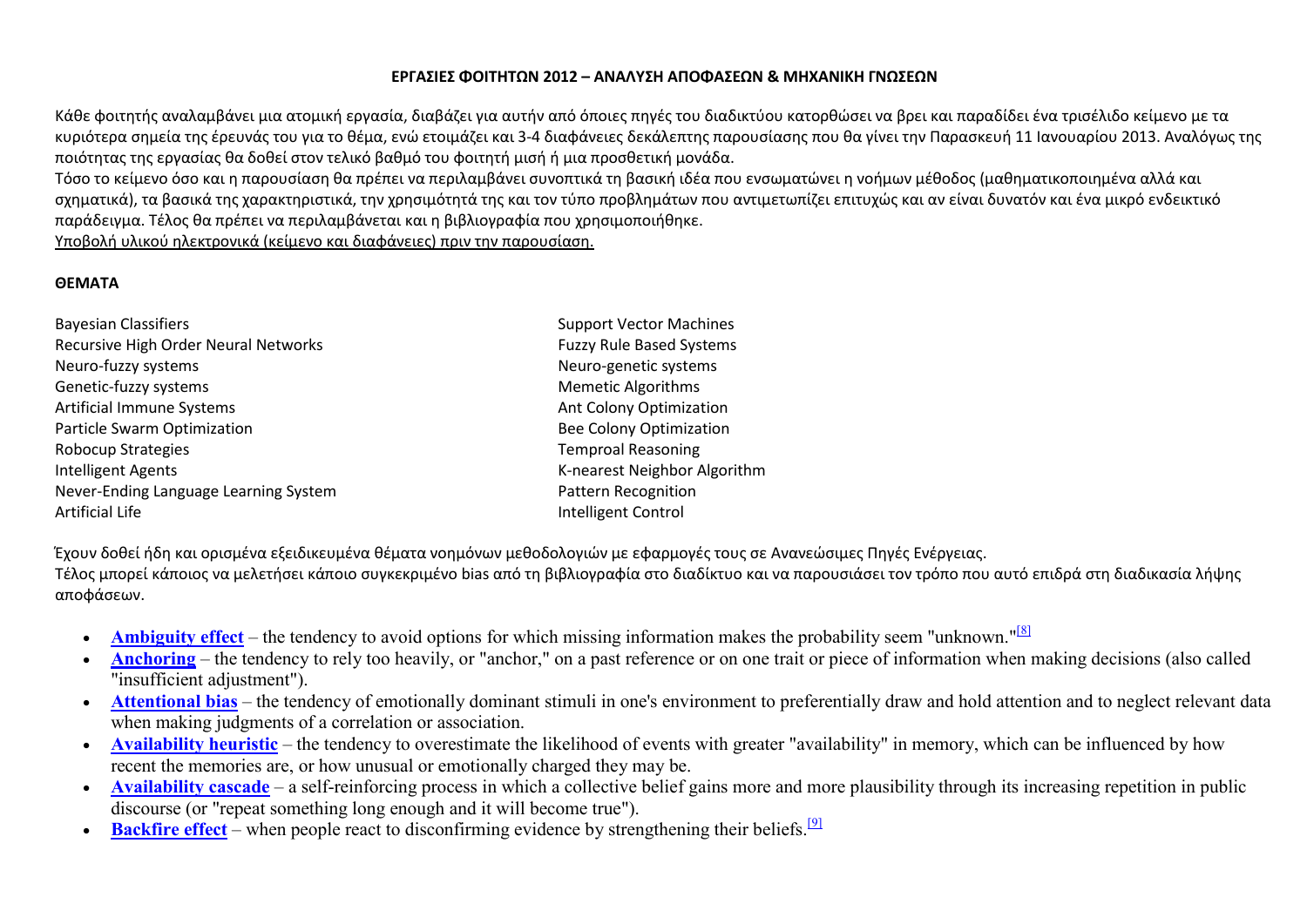- •**Bandwagon effect** – the tendency to do (or believe) things because many other people do (or believe) the same. Related to groupthink and herd behavior.
- •**Base rate fallacy** or **base rate neglect** – the tendency to base judgments on specifics, ignoring general statistical information.<sup>[10]</sup>
- •**Belief bias** – an effect where someone's evaluation of the logical strength of an argument is biased by the believability of the conclusion.<sup>[11]</sup>
- •**Bias blind spot** – the tendency to see oneself as less biased than other people, or to be able to identify more cognitive biases in others than in oneself.<sup>[12]</sup>
- •**Choice-supportive bias** – the tendency to remember one's choices as better than they actually were.<sup>[13]</sup>
- •**Clustering illusion** – the tendency to under-expect runs, streaks or clusters in small samples of random data
- •**Confirmation bias** – the tendency to search for or interpret information in a way that confirms one's preconceptions.<sup>[14]</sup>
- •**Congruence bias** – the tendency to test hypotheses exclusively through direct testing, in contrast to tests of possible alternative hypotheses.
- •**Conjunction fallacy** – the tendency to assume that specific conditions are more probable than general ones.<sup>[15]</sup>
- • **Conservatism** or **regressive bias** – tendency to underestimate high values and high likelihoods/probabilities/frequencies and overestimate low ones. Based on the observed evidence, estimates are not extreme enough $\frac{[16][17][18]}{[18]}$
- • **Conservatism (Bayesian)** – the tendency to belief update insufficiently but predictably as a result of new evidence (estimates of conditional probabilities are conservative)<sup>[16][19][20]</sup>
- •**Contrast effect** – the enhancement or diminishing of a weight or other measurement when compared with a recently observed contrasting object.[21]
- •**Curse of knowledge** – when knowledge of a topic diminishes one's ability to think about it from a less-informed perspective.
- •**Decoy effect** – preferences change when there is a third option that is asymmetrically dominated
- •**Denomination effect** – the tendency to spend more money when it is denominated in small amounts (e.g. coins) rather than large amounts (e.g. bills).<sup>[22]</sup>
- •**Distinction bias** – the tendency to view two options as more dissimilar when evaluating them simultaneously than when evaluating them separately.<sup>[23]</sup>
- •**Duration neglect** – the neglect of the duration of an episode in determining its value
- •**Empathy gap** – the tendency to underestimate the influence or strength of feelings, in either oneself or others.
- •**Endowment effect** – the fact that people often demand much more to give up an object than they would be willing to pay to acquire it.<sup>[24]</sup>
- •**Essentialism** – categorizing people and things according to their essential nature, in spite of variations.<sup>[25]</sup>
- • **Exaggerated expectation** – based on the estimates, real-world evidence turns out to be less extreme than our expectations (conditionally inverse of the conservatism bias).  $\frac{[16][26]}{[16][26]}$
- • **Experimenter's or expectation bias** – the tendency for experimenters to believe, certify, and publish data that agree with their expectations for the outcome of an experiment, and to disbelieve, discard, or downgrade the corresponding weightings for data that appear to conflict with those expectations $\frac{[27]}{[27]}$
- •**False-consensus effect** - the tendency of a person to overestimate how much other people agree with him or her.
- •**Functional fixedness** - limits a person to using an object only in the way it is traditionally used
- •**Focalism** - the tendency to rely too heavily, or "anchor," on a past reference or on one trait or piece of information when making decisions.
- • **Focusing effect** – the tendency to place too much importance on one aspect of an event; causes error in accurately predicting the utility of a future outcome.<sup>[28]</sup>
- • **Forer effect** or **Barnum effect** – the observation that individuals will give high accuracy ratings to descriptions of their personality that supposedly are tailored specifically for them, but are in fact vague and general enough to apply to a wide range of people. This effect can provide a partial explanation for the widespread acceptance of some beliefs and practices, such as astrology, fortune telling, graphology, and some types of personality tests.
- •**Framing effect** – drawing different conclusions from the same information, depending on how or by whom that information is presented.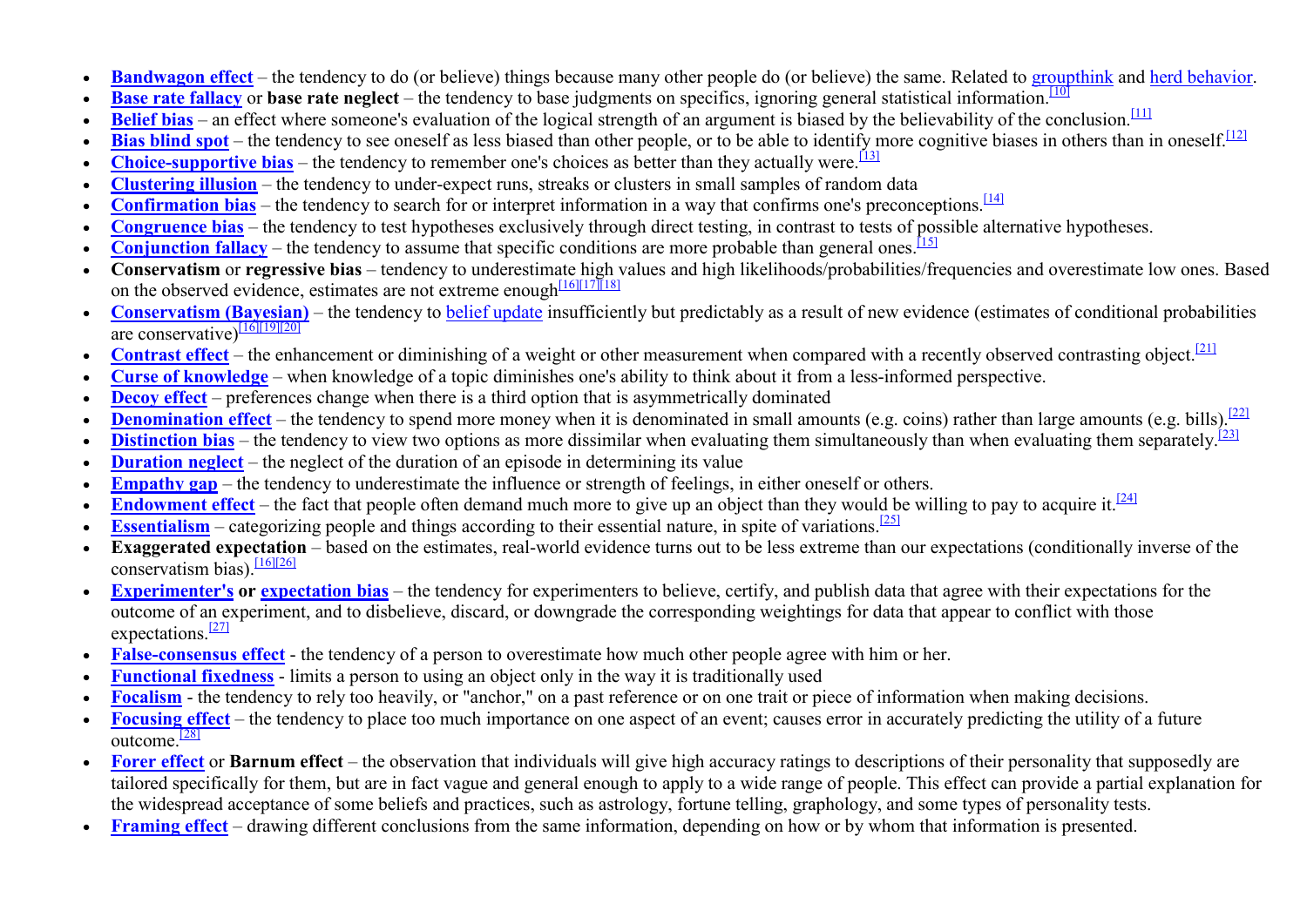- • **Frequency illusion** – the illusion in which a word, a name or other thing that has recently come to one's attention suddenly appears "everywhere" with improbable frequency (see also recency illusion).<sup>[29]</sup>
- •Gambler's fallacy – the tendency to think that future probabilities are altered by past events, when in reality they are unchanged. Results from an erroneous conceptualization of the law of large numbers. For example, "I've flipped heads with this coin five times consecutively, so the chance of tails coming out on the sixth flip is much greater than heads."
- **Hard-easy effect** Based on a specific level of task difficulty, the confidence in judgments is too conservative and not extreme enough<sup>[16][30][31][32]</sub></sup> •
- •**Hindsight bias** – sometimes called the "I-knew-it-all-along" effect, the tendency to see past events as being predictable<sup>[33]</sup> at the time those events happened. Colloquially referred to as "Hindsight is 20/20".
- **Hostile media effect** the tendency to see a media report as being biased due to one's own strong partisan views. •
- • **Hyperbolic discounting** – the tendency for people to have a stronger preference for more immediate payoffs relative to later payoffs, where the tendency increases the closer to the present both payoffs are.<sup>[34]</sup>
- •**Illusion of control** – the tendency to overestimate one's degree of influence over other external events.<sup>[35]</sup>
- •**Illusion of validity** – when consistent but predictively weak data leads to confident predictions
- •**Illusory correlation** – inaccurately perceiving a relationship between two unrelated events.<sup>[36][37]</sup>
- •**Impact bias** – the tendency to overestimate the length or the intensity of the impact of future feeling states.<sup>[38]</sup>
- •**Information bias** – the tendency to seek information even when it cannot affect action.<sup>[39]</sup>
- •**Insensitivity to sample size** – the tendency to under-expect variation in small samples
- • **Irrational escalation** – the phenomenon where people justify increased investment in a decision, based on the cumulative prior investment, despite new evidence suggesting that the decision was probably wrong.
- **Just-world hypothesis** the tendency for people to want to believe that the world is fundamentally just, causing them to rationalize an otherwise •inexplicable injustice as deserved by the victim(s).
- •**Less-is-better effect** – a preference reversal where a dominated smaller set is preferred to a larger set
- •**Loss aversion** – "the disutility of giving up an object is greater than the utility associated with acquiring it".<sup>[40]</sup> (see also Sunk cost effects and endowment effect).
- Ludic fallacy the misuse of games to model real-life situations. •
- •**Mere exposure effect** – the tendency to express undue liking for things merely because of familiarity with them.<sup>[41]</sup>
- •**Money illusion** – the tendency to concentrate on the nominal (face value) of money rather than its value in terms of purchasing power.<sup>[42]</sup>
- •**Moral credential effect** – the tendency of a track record of non-prejudice to increase subsequent prejudice.
- •**Negativity bias** – the tendency to pay more attention and give more weight to negative than positive experiences or other kinds of information.
- •**Neglect of probability** – the tendency to completely disregard probability when making a decision under uncertainty.<sup>[43]</sup>
- •**Normalcy bias** – the refusal to plan for, or react to, a disaster which has never happened before.
- •**Observer-expectancy effect** – when a researcher expects a given result and therefore unconsciously manipulates an experiment or misinterprets data in order to find it (see also subject-expectancy effect).
- **Omission bias** the tendency to judge harmful actions as worse, or less moral, than equally harmful omissions (inactions).<sup>[44]</sup> •
- • **Optimism bias** – the tendency to be over-optimistic, overestimating favorable and pleasing outcomes (see also wishful thinking, valence effect, positive outcome bias).<sup>[45][46]</sup>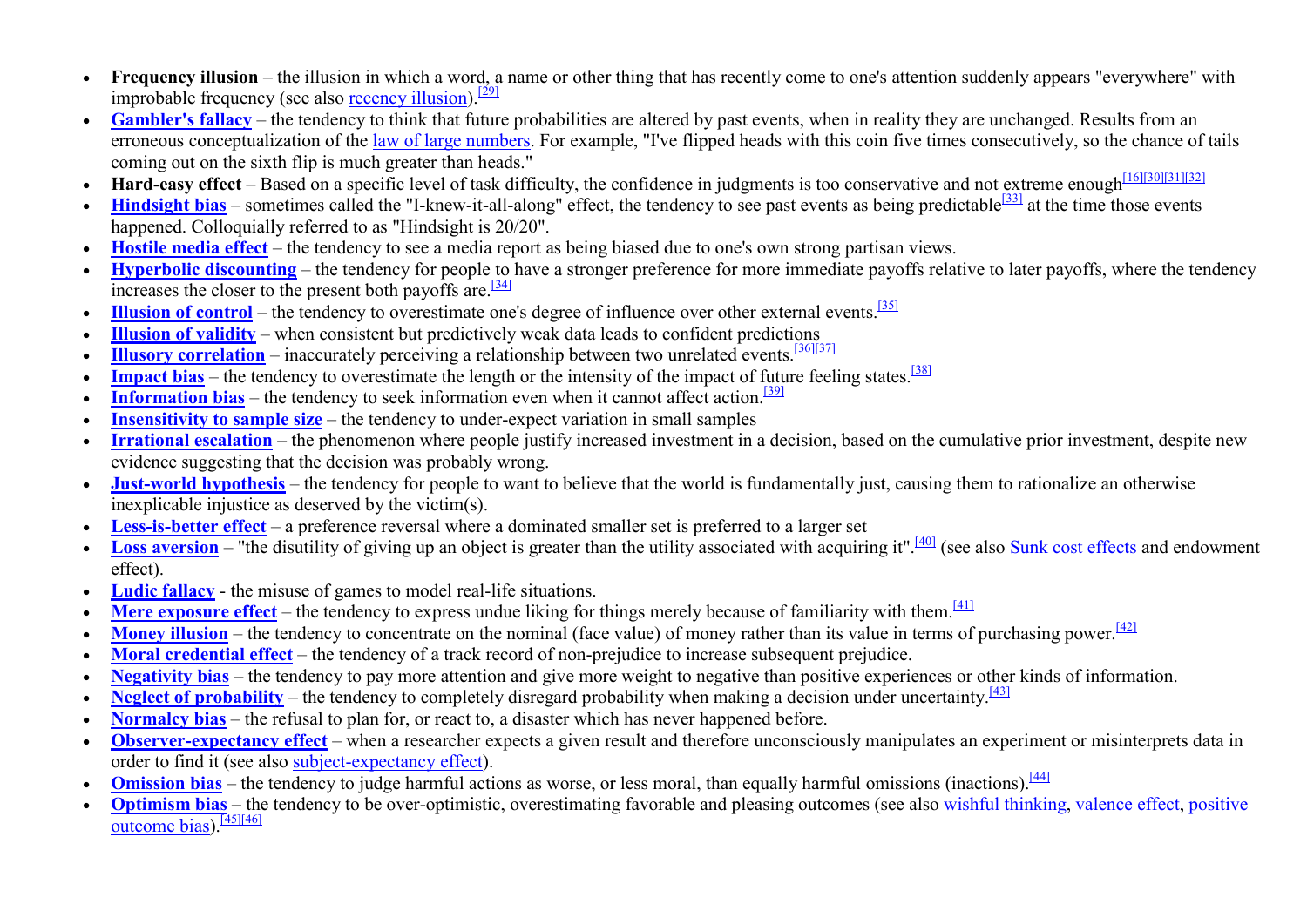- •**Ostrich effect** – ignoring an obvious (negative) situation.
- •**Outcome bias** – the tendency to judge a decision by its eventual outcome instead of based on the quality of the decision at the time it was made.
- •**Overconfidence effect** – excessive confidence in one's own answers to questions. For example, for certain types of questions, answers that people rate as "99% certain" turn out to be wrong 40% of the time.  $\frac{[16][47][48][49]}{[16][47][48][49]}$
- •**Pareidolia** – a vague and random stimulus (often an image or sound) is perceived as significant, e.g., seeing images of animals or faces in clouds, the man in the moon, and hearing non-existent hidden messages on records played in reverse.
- **Pessimism bias** the tendency for some people, especially those suffering from *depression*, to overestimate the likelihood of negative things happening to •them.
- Planning fallacy the tendency to underestimate task-completion times.<sup>[38]</sup> •
- •**Post-purchase rationalization** – the tendency to persuade oneself through rational argument that a purchase was a good value.
- • **Pro-innovation bias** – the tendency to reflect a personal bias towards an invention/innovation, while often failing to identify limitations and weaknesses or address the possibility of failure.
- Pseudocertainty effect the tendency to make risk-averse choices if the expected outcome is positive, but make risk-seeking choices to avoid negative •outcomes.[50]
- • **Reactance** – the urge to do the opposite of what someone wants you to do out of a need to resist a perceived attempt to constrain your freedom of choice (see also Reverse psychology).
- Reactive devaluation devaluing proposals that are no longer hypothetical or purportedly originated with an adversary. •
- •**Recency bias** – a cognitive bias that results from disproportionate salience attributed to recent stimuli or observations – the tendency to weigh recent events more than earlier events (see also *peak-end rule*, *recency effect*).
- Recency illusion the illusion that a phenomenon, typically a word or language usage, that one has just begun to notice is a recent innovation (see also •frequency illusion).
- •**Restraint bias** – the tendency to overestimate one's ability to show restraint in the face of temptation.
- • **Rhyme as reason effect** – rhyming statements are perceived as more truthful. A famous example being used in the O.J Simpson trial with the defenses use of the phrase "If the gloves don't fit then you must acquit."
- **Selective perception** the tendency for expectations to affect perception. •
- •**Semmelweis reflex** – the tendency to reject new evidence that contradicts a paradigm.<sup>[51]</sup>
- •**Selection bias** - the distortion of a statistical analysis, resulting from the method of collecting samples. If the selection bias is not taken into account then certain conclusions drawn may be wrong.
- Social comparison bias the tendency, when making hiring decisions, to favour potential candidates who don't compete with one's own particular •strengths. $\frac{52}{2}$
- •**Social desirability bias** - the tendency to over-report socially desirable characteristics or behaviours and under-report socially undesirable characteristics or behaviours<sup>[53]</sup>
- •**Status quo bias** – the tendency to like things to stay relatively the same (see also loss aversion, endowment effect, and system justification).<sup>[54][55]</sup>
- •**Stereotyping** – expecting a member of a group to have certain characteristics without having actual information about that individual.
- • **Subadditivity effect** – the tendency to estimate that the likelihood of an event is less than the sum of its (more than two) mutually exclusive components.<sup>[56]</sup>